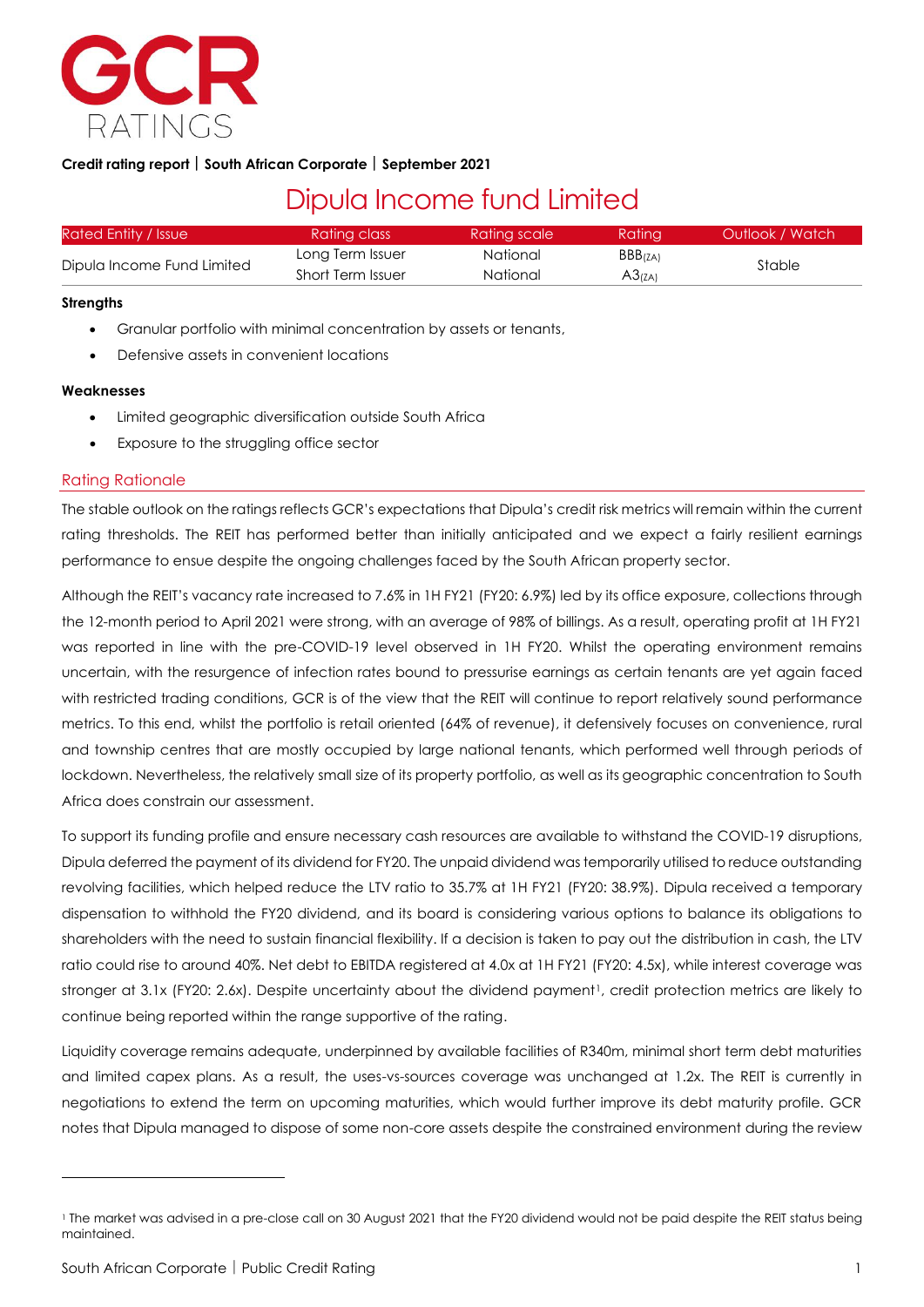period, however, highly conservative assumptions were made in respect of assets held for sale at the interim reporting period as the market remains weak. A high proportion of encumbered properties, coupled with the potential for limited covenant headroom should a cash dividend be paid, further constrain the assessment.

# Outlook Statement

The Stable Outlook reflects GCR's view that Dipula should continue to display earnings resilience and that credit protection metrics will be consistent with expectations for the rating level. The outlook is also anchored around GCR's assumptions that the LTV ratio is expected to trend in the 35% to 40% range and strong interest cover above 2.5x be maintained over the rating horizon.

# Rating Triggers

Negative rating movement could arise if there is a sustained increase in the LTV ratio above 40%, which results in concerns about Dipula's covenant compliance cushion; and/or if liquidity coverage deteriorates below 1.0x. A deterioration in performance metrics could also result in GCR lowering the ratings, whether due to internal factors or as a result of weakening in the operating environment.

Positive rating action is unlikely until the operating environment improves. However, if Dipula finalises facility negotiations and there is a meaningful reduction in debt, or if there is a marked improvement in earnings and property performance metrics, this would be positively considered.

# Analytical Contacts

| Primary analyst  | Tinashe Mujuru          | Credit Analyst: Corporate Ratings |
|------------------|-------------------------|-----------------------------------|
| Johannesburg, ZA | TinasheM@GCRratings.com | +27 11 784 1771                   |
| Committee chair  | Sheri Morgan            | Senior Analyst: Corporate Ratings |
| Johannesburg, ZA | Morgan@GCRratings.com   | +27 11 784 1771                   |

# Related Criteria and Research

Criteria for the GCR Ratings Framework, May 2019 Criteria for Rating Real Estate Investment Trusts and Other Commercial Property Companies, May 2019 GCR Rating Scales Symbols and Definitions, May 2019 GCR's Country Risk Score report, August 2021 GCR's SA Corporate Sector Risk Score report, April 2021

# Ratings History

| Dipula Income Fund Limited |                |                       |         |                  |           |
|----------------------------|----------------|-----------------------|---------|------------------|-----------|
| Rating class               | Review         | Rating scale <b>1</b> | Ratina  | Outlook/Watch    | Date      |
| Long Term Issuer           | <b>Initial</b> | National              | BBB(ZA) | Stable Outlook   | Sept 2014 |
| <b>Short Term Issuer</b>   |                | <b>National</b>       | A3(ZA)  |                  |           |
| Long Term Issuer           |                | National              | BBB(ZA) |                  |           |
| <b>Short Term Issuer</b>   | Last           | <b>National</b>       | A3(ZA)  | Negative Outlook | Sept 2020 |

# Analytical Entity: Dipula Income Fund Limited

Dipula Income Fund Limited ("Dipula" or "the REIT") is an internally managed property fund, with all its assets in South Africa. The REIT was initially founded as Dipula Property Fund with a R300m portfolio in 2005 and was subsequently renamed to Dipula Income Fund and listed on the JSE in 2011 after a merger with Mergence Africa Property Fund. Over the years, the portfolio was expanded primarily through acquisitions, recently venturing into residential property holdings to supplement its primary exposure to the retail, office and industrial sectors. Dipula remains one of the few listed corporates to maintain a dual share structure and to have full internal management of its property portfolio.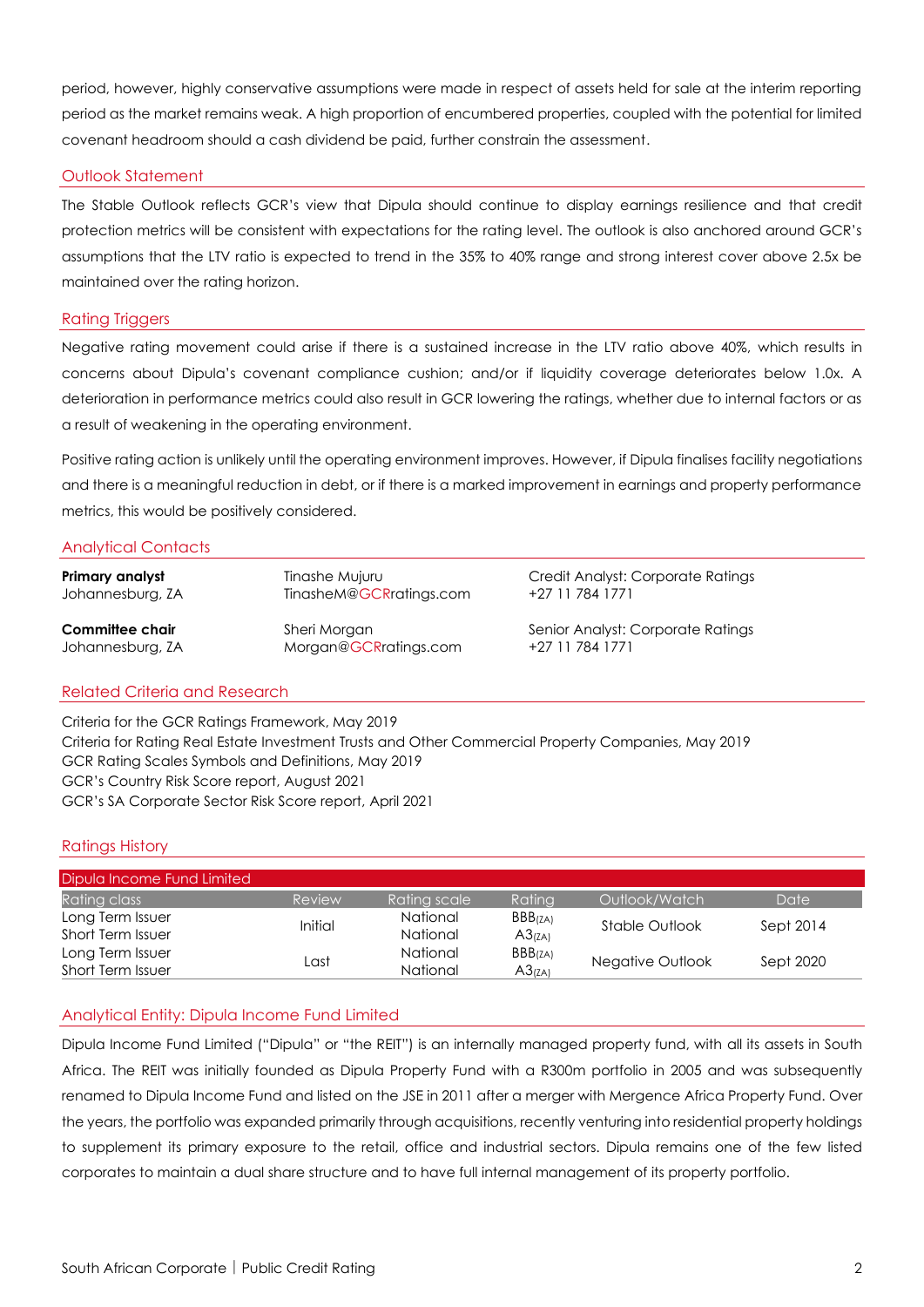The country and sector risk assessments are tied to the South African property sector, where all the REIT's assets are located.

## **Country risk**

The country risk score of '7.0' is based on the REIT's exposure to the South African operating environment, where 100% of its assets are located. The score reflects the mounting challenges facing the economy amidst a prolonged pandemic that has continued to blunt recovery prospects. A sharp contraction in GDP growth, lower GDP per capita, worsening fiscal position, rising unemployment and social inequality all contribute to a broadly negative overlay on prospects. The assessment is somewhat supported by fairly stable institutional scores based on the World Bank Governance Indicators & World Economic Forum Global Competitiveness Index which are in the middle of the range, but better then regional peers. As with many global countries, South Africa implemented various financial stimulus packages to soften the devastating impact of the pandemic to the worst affected areas. Some of these relief measures have been extended into 2021 and are likely to place added stress to the fiscus.

Government faces an uphill task in its drive to arrest the rise in unemployment and create sustainable new jobs over the medium to longer term given the limited headroom in the fiscus. This is exacerbated by the vulnerable financial positions of many State-Owned Entities which continue to require large amounts of capital support amidst a diminishing capability to do so. Overall, downside risks dominate the outlook horizon for the South African country risk score. While the pandemic's impact has been felt around the globe, the severity has been more pronounced in South Africa given its pre-existing economic frailties. South Africa is facing an uphill task to make up the lost ground with the government fast approaching unsustainable debt levels.

## **Sector risk**

GCR considers the property sector to evidence moderate risk characteristics, supported by below average cyclicality, assets that generate strong income through the cycle, and sustained demand for well-positioned properties. Despite these inherent advantages, the South African property sector has stagnated somewhat over the past 24 months. Even prior to COVID-19 the industry was reporting rising vacancies and lower rental reversions, placing pressure on asset valuations. In the listed property space, much lower share prices (well below reported NAV) due to depressed equity markets, as well as repricing on the debt capital market, led to a deterioration in access to capital. COVID-19 exacerbated many of these challenges. Assumptions regarding the stability of income were challenged as many tenants withheld rentals due to them not being able to trade, which required property owners to withhold distributions to investors.

While collection rates have recovered across the property sector, those properties exposed to tenants in the hospitality and entertainment sectors remain under severe pressure. Vacancies remain a major challenge, with many tenants downsizing or going out of business during the pandemic. The disruption to the industry caused by the shift towards working from home adds further uncertainty to the industry. GCR would thus expect property sector earnings to remain weak over the short to medium term, with the longer-term trajectory to be dependent on how property owners adjust the usage of their properties to meet the requirements of tenants and customers.

Details of the latest updates to discrete country and sector risk scores are outlined in GCR's Risk Score reports, available via the following link: [https://gcrratings.com/risk-scores/.](https://gcrratings.com/risk-scores/)

# Business Profile

Dipula's portfolio proved defensive through periods of lockdown, but the portfolio quality is constrained by the small scale and exposure to smaller office and industrial properties.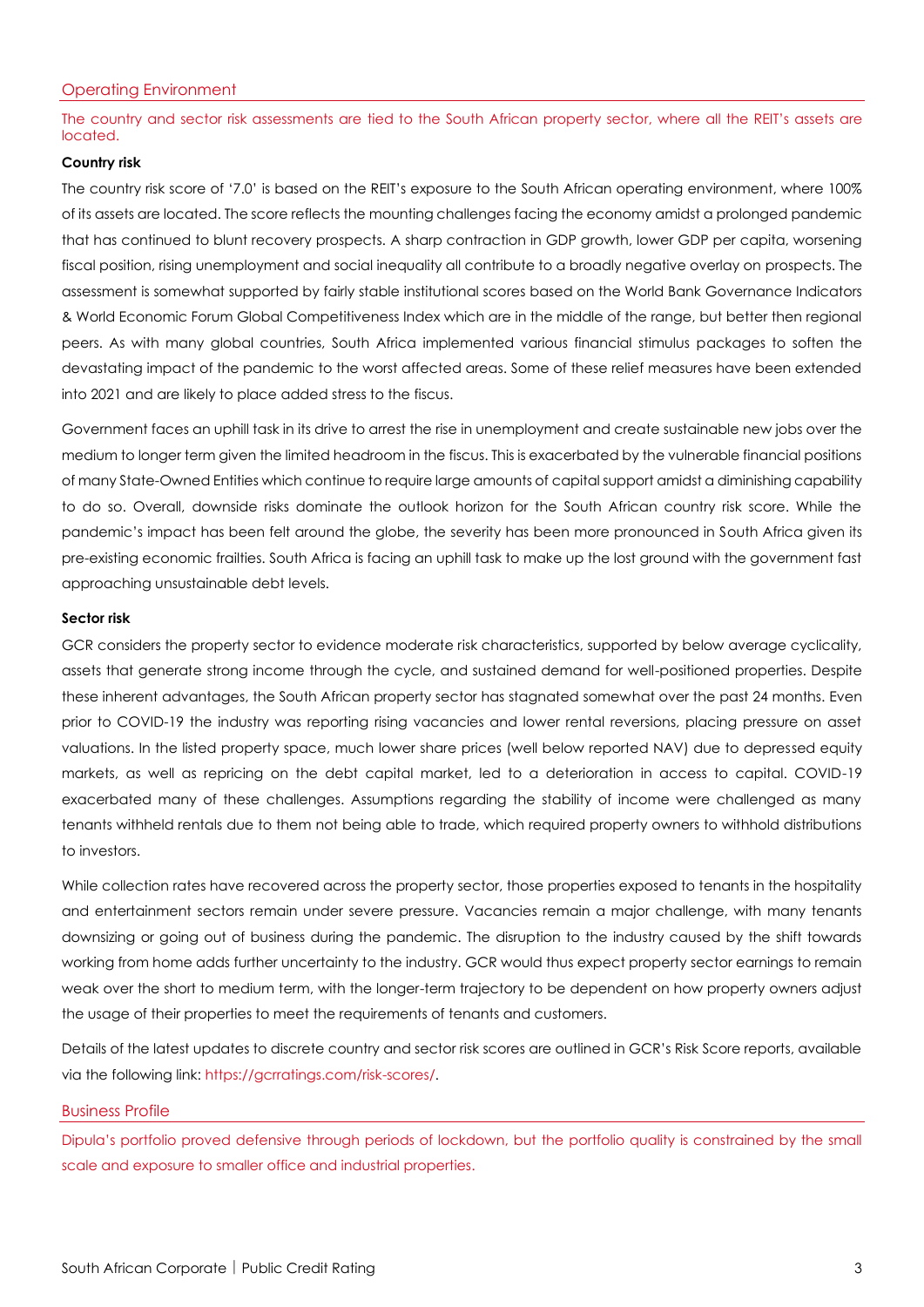### **Portfolio quality**

Dipula's strategically located convenience, rural and township centres continue to perform well through the various stages of COVID-19 lockdowns. Thus, the value of its property portfolio increased by 1.0% over the 12-month period to 1H FY21, bucking the market trend that has seen devaluations across most property sectors. Dipula's defensive characteristics are underpinned by the high proportion of space occupied by large national tenants (71%), as a result of which average collections have recovered to around 98% since the initial hard lockdown in April 2020, with only c.R57m in rental relief granted by 1H FY21. The portfolio has also benefited from the shift in shopping trends to favour open-air community centres over regional malls.



Nevertheless, Dipula's relatively small property portfolio continues to constrain the rating somewhat, as does its exposure to generally smaller office and industrial properties. Positively, concentration risk is low, with 189 properties across all nine South African provinces, and the single largest property accounting for 4% of property value, while the top ten make up just 30%. The REIT recently entered the residential property sector through the acquisition of a majority stake in Palm Springs, a residential complex in the fast-growing Cosmo City, albeit this segment only contributes 2% of rental income. An additional R153m in acquisitions is anticipated to be finalised in the coming months, while properties valued at R78m were held for sale.

| Table 1: Portfolio review 1H FY21     |            |            |               |         |
|---------------------------------------|------------|------------|---------------|---------|
|                                       | Retail     | Industrial | <b>Office</b> | Total*  |
| Property fair value (R'm)             | 5,544      | .401       | 1.833         | 9.041   |
| Gross Lettable Area (m <sup>2</sup> ) | 447,395    | 335,931    | 132,620       | 926.648 |
| Contribution to rental income (%)     | 64         | 15         | 19            | 100     |
| Weighted average escalation (%)       | $\prime$ . | 7.6        | 7.4           | 7. i    |
| Tenant retention (%)                  | 74         | 83         | 78            |         |
| WALE (years)                          | 2.7        | 3.8        | $\cdot$       | 2.8     |
| Average rental collections (%)°       | 99         | 96         | 98            | 98      |

\*Includes land (valued at R20m) as well as residential properties where relevant. °Reflects the period from April 2020 to April 2021.

Vacancies continued to progress upwards, led by the struggling office sector which reported the largest increase to 11.6% at 1H FY21 from 7.2% previously, followed by retail and industrial properties which had vacancy rates of 9.9% and 3.2% respectively. Resultantly, the overall portfolio's vacancy rate increased to 7.6% (1H FY20: 5.8%). Nevertheless, Dipula concluded several new leases with competitive escalations of 7.7% and a weighted average lease expiry of 3.4 years, albeit a negative reversion rate of 4.8% was evidenced on lease renewals. Portfolio fundamentals are not expected to improve significantly in the short to medium, as any new letting activity will potentially be coupled with reversionary pressure. Dipula's relatively short-dated lease expiry profile is likely to come under pressure as additional leases come up for renewal, which reported a shorter weighted average lease expiry ("WALE") of 2.5 years. This will be further weighed down by the growing residential portfolio where tenants typically sign up for one-year leases.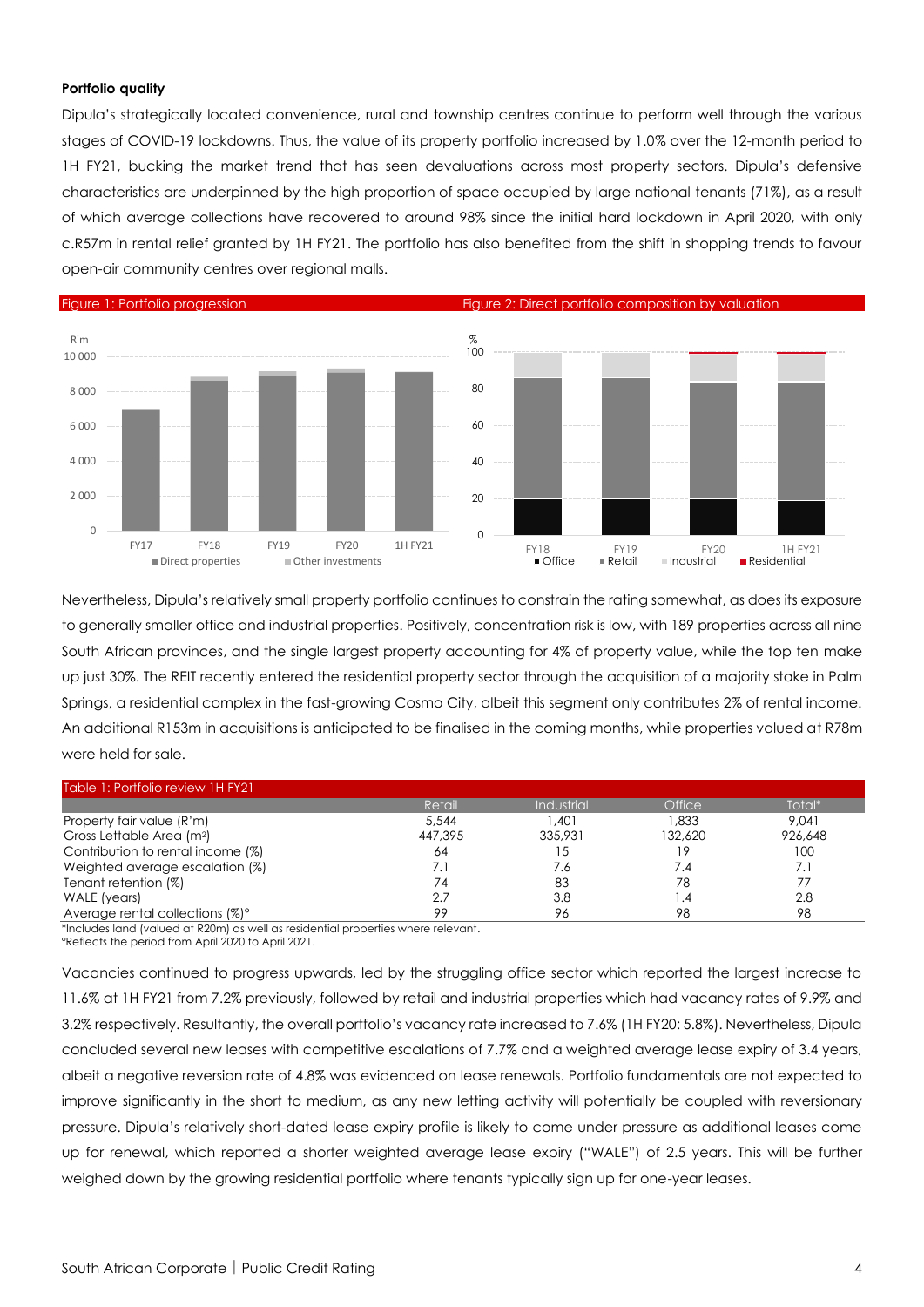

Rigorous cost management is evident in the moderate 1.6% increase in property expenses to R219m, while the REIT's cost to income ratio was in line with the previous period at 36.7% (1H FY20: 36.3%). As a result, the operating profit margin of 63.2% was comparable to the pre-pandemic level and is expected to be maintained at the upper end of the 60%- 65% range over the medium term.

#### **Management and governance**

Management and governance factors were deemed to be neutral to the ratings assessment.

#### Financial Profile

The financial profile improved due to the withholding of the FY20 dividend, although metrics remain within a narrow range supportive of the rating.

#### **Leverage and capital structure**

Dipula deferred the payment of its R447m dividend for FY20 to shareholders, but instead used the cash to reduce the outstanding exposure on the REIT's revolving credit facilities. This was necessitated by the need to ensure that cash resources were available amidst the prevailing uncertainty in the market due to COVID-19 related disruptions. The REIT received a dispensation to withhold the FY20 dividend, while the board considers various options to balance its obligations to shareholders with the need to maintain financial flexibility. Subsequently, management advised in a preclose call on 30 August 2021 that the FY20 dividend will not be paid.



As a consequence of the withheld distribution, the LTV ratio improved to 35.7% at 1H FY21 (FY20: 38.9%), whereas GCR estimates that the LTV could rise to c.40% if the distribution is paid out in cash, as this would require the REIT to draw down on its funding facilities. Net debt to EBITDA also improved to 4.0x (FY20: 4.5x) while the interest cover ratio registered at 3.1x (FY20: 2.6x). The improved credit protection metrics are comfortably within the REIT's required covenants of an LTV ratio below 45% and an interest cover of at least 2.0x. GCR expects leverage metrics to continue being reported in the historically observed narrow ranges, which will continue to support the existing rating. Furthermore, GCR is cognisant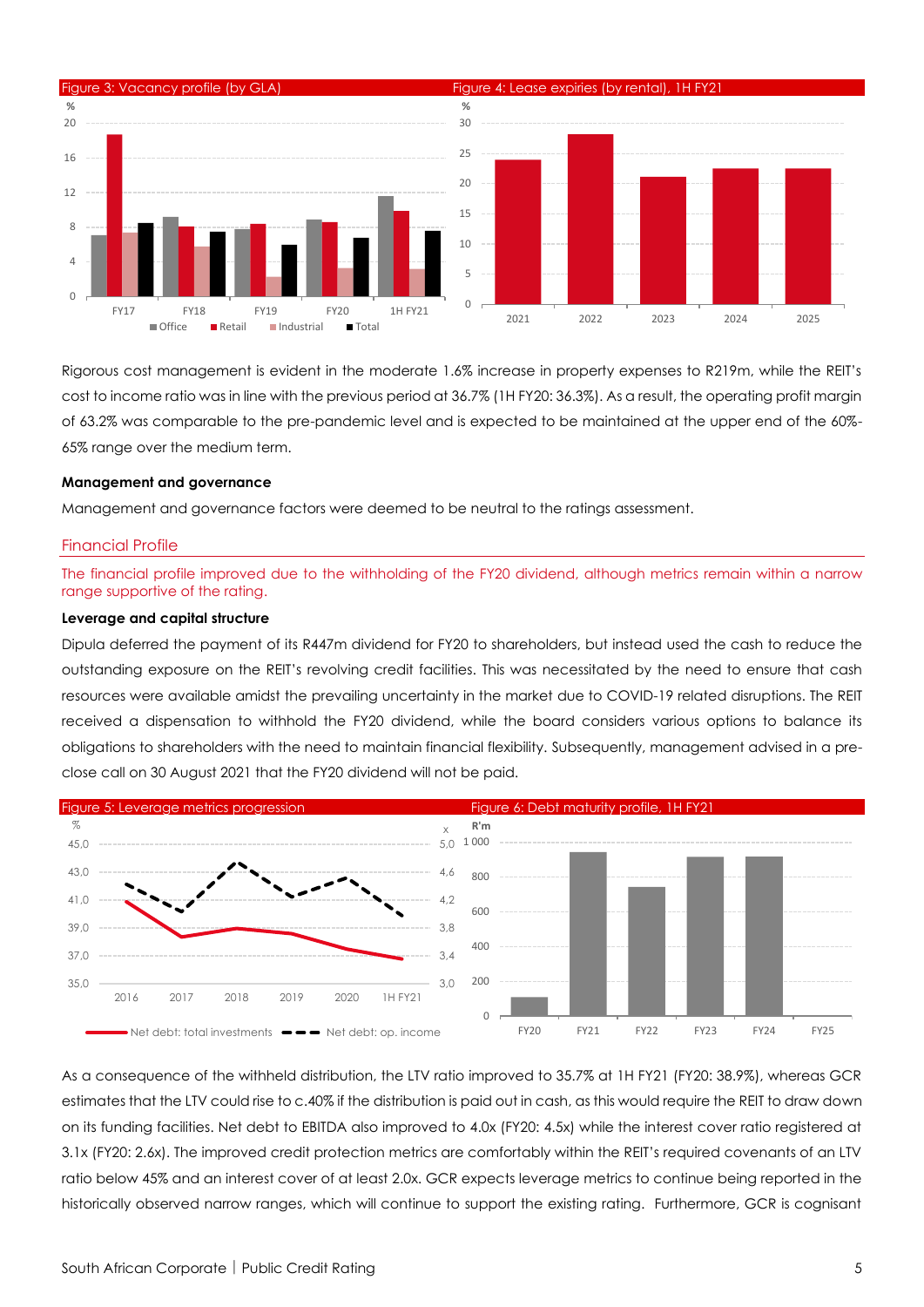that Dipula is at advanced stages of negotiations with its funders to increase the conservative LTV covenant limits to a level aligned with the rest of the market.

Dipula has limited funding sources, with credit lines solely from The Standard Bank of South Africa and Nedbank. The REIT has plans to dilute this concentration by introducing new funders as part of its upcoming acquisitions. Although a R2bn DMTN programme was established in 2015, no issuances have been made under the programme as bank funding has generally been sufficient and is available on favourable terms. Debt maturities are relatively well spread, and the weighted average debt maturity of 2.2 years is in line with most REITs in the market. GCR expects Dipula to reach an agreement with its funders to term out debt maturities, which will further improve the debt profile. Management's strategic initiatives for growth of the portfolio will likely result in additional strain on the leverage profile, albeit this may be mitigated by the successful disposal of assets to limit debt uptake.

## **Liquidity**

Dipula's liquidity profile is supported by available unutilised facilities of R340m, together with minimal upcoming debt maturities and capex plans. In addition, GCR's highly conservative assumptions regarding assets held for sale made a minor contribution to liquidity sources, on the back of the successful disposal of some non-core assets during the constrained period leading up to February 2021. Although the REIT withheld the FY20 distribution, dividends are expected to constitute the biggest cash outlay over the coming 12-month period. Consequently, GCR estimates an unchanged liquidity coverage of 1.2x. Dipula has a high proportion of encumbered properties, which when coupled with the potential for limited covenant headroom should a cash dividend be paid, further constrain the liquidity assessment.

#### Comparative Profile

#### **Peer analysis and group support**

The peer analysis is neutral to the ratings and group support is not applicable to the assessment.

### Rating Adjustment Factors

#### **Structural adjustments**

No adjustments were made to the Anchor Credit Evaluator in arriving at the ratings.

#### **Instrument ratings**

No adjustments for instrument ratings are applicable.

#### Risk Score Summary

| Rating components & factors    | <b>Risk scores</b> |
|--------------------------------|--------------------|
| <b>Operating environment</b>   | 13.00              |
| Country risk score             | 7.00               |
| Sector risk score              | 6.00               |
| <b>Business profile</b>        | (1.00)             |
| Portfolio quality              | (1.00)             |
| Management and governance      | 0.00               |
| <b>Financial profile</b>       | (2.00)             |
| Leverage and capital structure | (1.00)             |
| Liquidity                      | (1.00)             |
| <b>Comparative profile</b>     | 0.00               |
| Group support                  | 0.00               |
| Peer analysis                  | 0.00               |
| <b>Total Score</b>             | 10.00              |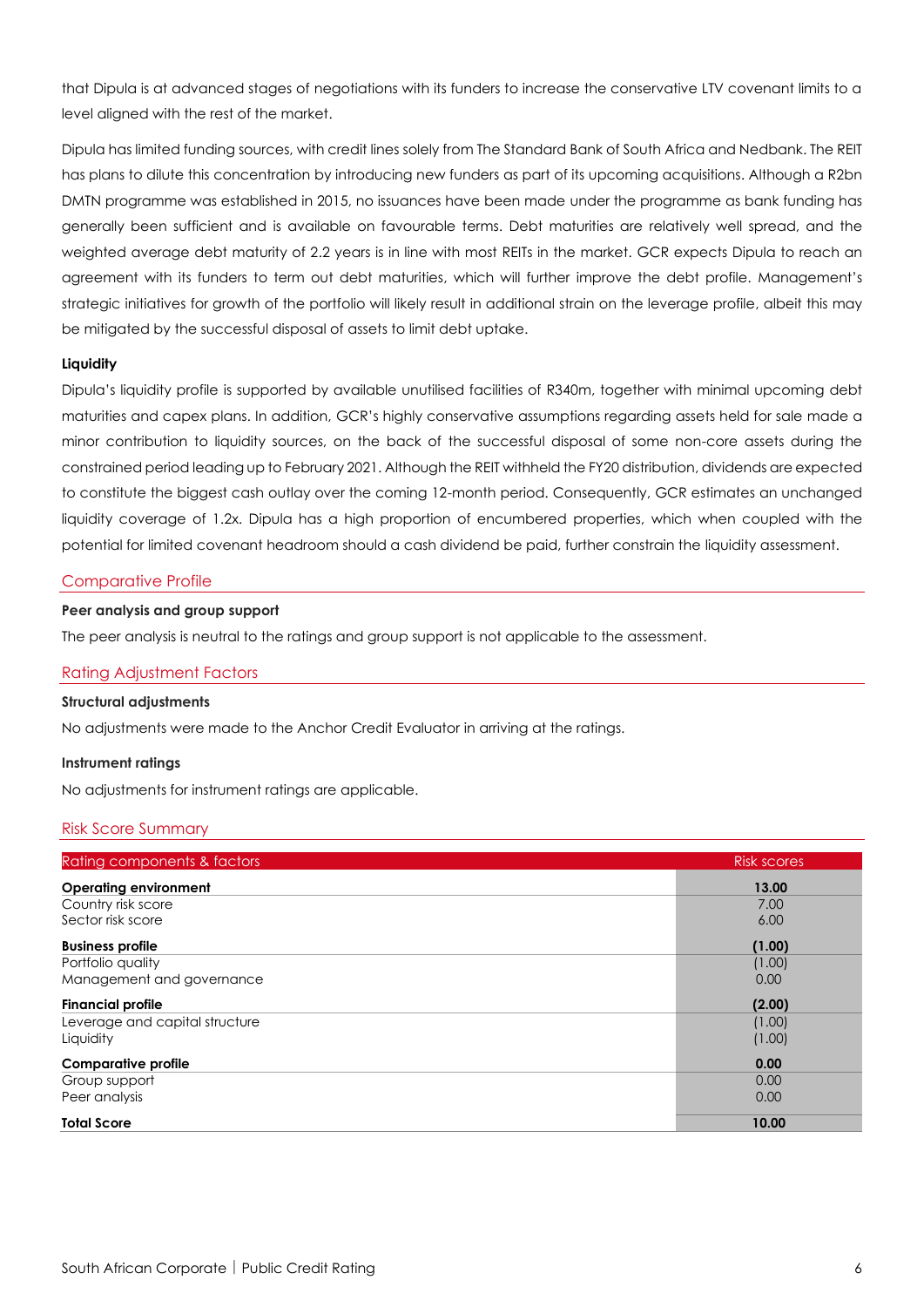# Glossary

| Country Risk           | The range of risks emerging from the political, legal, economic and social conditions of a country that have adverse consequences<br>affecting investors and creditors with exposure to the country, and may also include negative effects on financial institutions and<br>borrowers in the country.                                                                                           |
|------------------------|-------------------------------------------------------------------------------------------------------------------------------------------------------------------------------------------------------------------------------------------------------------------------------------------------------------------------------------------------------------------------------------------------|
| Committed<br>Facility  | A line of credit extended to a borrower that is guaranteed to be available for a specified period. The lender is obliged to lend the<br>predetermined amount for the defined period under the terms of the agreement.                                                                                                                                                                           |
| Covenant               | A provision that is indicative of performance. Covenants are either positive or negative. Positive covenants are activities that the borrower<br>commits to, typically in its normal course of business. Negative covenants are certain limits and restrictions on the borrowers' activities.                                                                                                   |
| <b>Diversification</b> | Spreading risk by constructing a portfolio that contains different exposures whose returns are relatively uncorrelated. The term also refers<br>to companies which move into markets or products that bear little relation to ones they already operate in.                                                                                                                                     |
| Exposure               | Exposure is the amount of risk the holder of an asset or security is faced with as a consequence of holding the security or asset. For a<br>company, its exposure may relate to a particular product class or customer grouping. Exposure may also arise from an overreliance on<br>one source of funding. In insurance, it refers to an individual or company's vulnerability to various risks |
| Facility               | The grant of availability of money at some future date in return for a fee.                                                                                                                                                                                                                                                                                                                     |
| <b>Interest Cover</b>  | Interest cover is a measure of a company's interest payments relative to its profits. It is calculated by dividing a company's operating<br>profit by its interest payments for a given period.                                                                                                                                                                                                 |
| Issuer                 | The party indebted or the person making repayments for its borrowings.                                                                                                                                                                                                                                                                                                                          |
| Lease                  | Conveyance of land, buildings, equipment or other assets from one person (lessor) to another (lessee) for a specific period of time for<br>monetary or other consideration, usually in the form of rent.                                                                                                                                                                                        |
| Leverage               | With regard to corporate analysis, leverage (or gearing) refers to the extent to which a company is funded by debt.                                                                                                                                                                                                                                                                             |
| Liquidity              | The speed at which assets can be converted to cash. It can also refer to the ability of a company to service its debt obligations due to<br>the presence of liquid assets such as cash and its equivalents. Market liquidity refers to the ease with which a security can be bought or<br>sold quickly and in large volumes without substantially affecting the market price.                   |
| Market Risk            | Volatility in the value of a security/asset due to movements in share prices, interest rates, currencies, commodities or wider economic<br>factors.                                                                                                                                                                                                                                             |
| Maturity               | The length of time between the issue of a bond or other security and the date on which it becomes payable in full.                                                                                                                                                                                                                                                                              |
| Portfolio              | A collection of investments held by an institutional investor. They may include stocks, bonds, futures contracts, options, real estate<br>investments or any item that the holder believes will retain its value.                                                                                                                                                                               |
| Rating Horizon         | The rating outlook period                                                                                                                                                                                                                                                                                                                                                                       |
|                        | Rating Outlook See GCR Rating Scales, Symbols and Definitions.                                                                                                                                                                                                                                                                                                                                  |
| Refinancing            | The issue of new debt to replace maturing debt. New debt may be provided by existing or new lenders, with a new set of terms in place.                                                                                                                                                                                                                                                          |
| <b>REIT</b>            | Real Estate Investment Trust. A company that owns, operates or finances income-producing real estate.                                                                                                                                                                                                                                                                                           |
| Short Term             | Current; ordinarily less than one year.                                                                                                                                                                                                                                                                                                                                                         |
| Vacancy                | In commercial property, usually expressed as a percentage of unoccupied floor space in relation to the GLA.                                                                                                                                                                                                                                                                                     |
| Valuation              | An assessment of the property value, with the value being compared to similar properties in the area.                                                                                                                                                                                                                                                                                           |
| <b>WALE</b>            | Weighted average lease expiry.                                                                                                                                                                                                                                                                                                                                                                  |
| Yield                  | Percentage return on an investment or security, usually calculated at an annual rate.                                                                                                                                                                                                                                                                                                           |